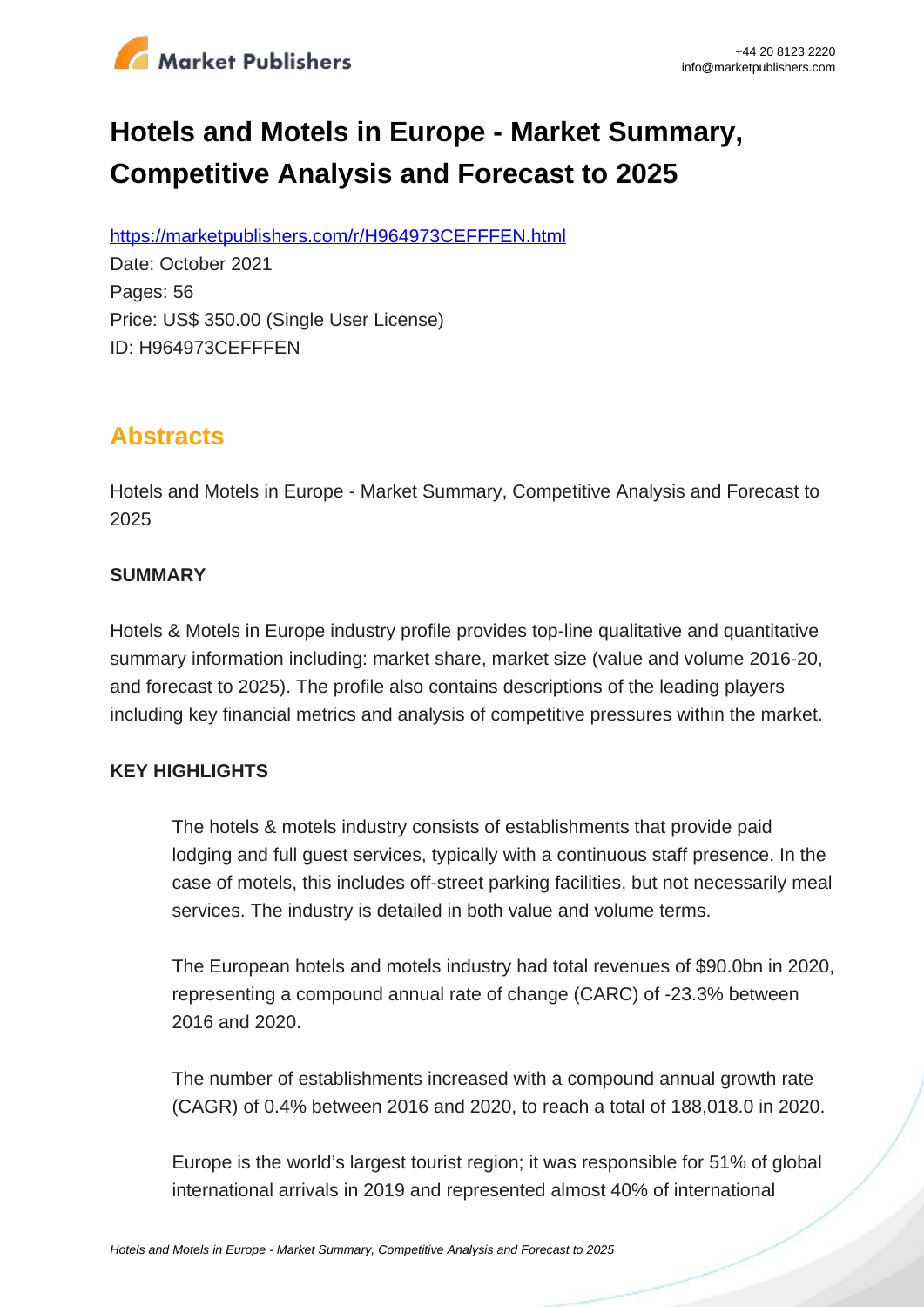

tourism receipts.

#### **SCOPE**

Save time carrying out entry-level research by identifying the size, growth, major segments, and leading players in the hotels & motels market in Europe

Use the Five Forces analysis to determine the competitive intensity and therefore attractiveness of the hotels & motels market in Europe

Leading company profiles reveal details of key hotels & motels market players' global operations and financial performance

Add weight to presentations and pitches by understanding the future growth prospects of the Europe hotels & motels market with five year forecasts by both value and volume

#### **REASONS TO BUY**

What was the size of the Europe hotels & motels market by value in 2020?

What will be the size of the Europe hotels & motels market in 2025?

What factors are affecting the strength of competition in the Europe hotels & motels market?

How has the market performed over the last five years?

Who are the top competitiors in Europe's hotels & motels market?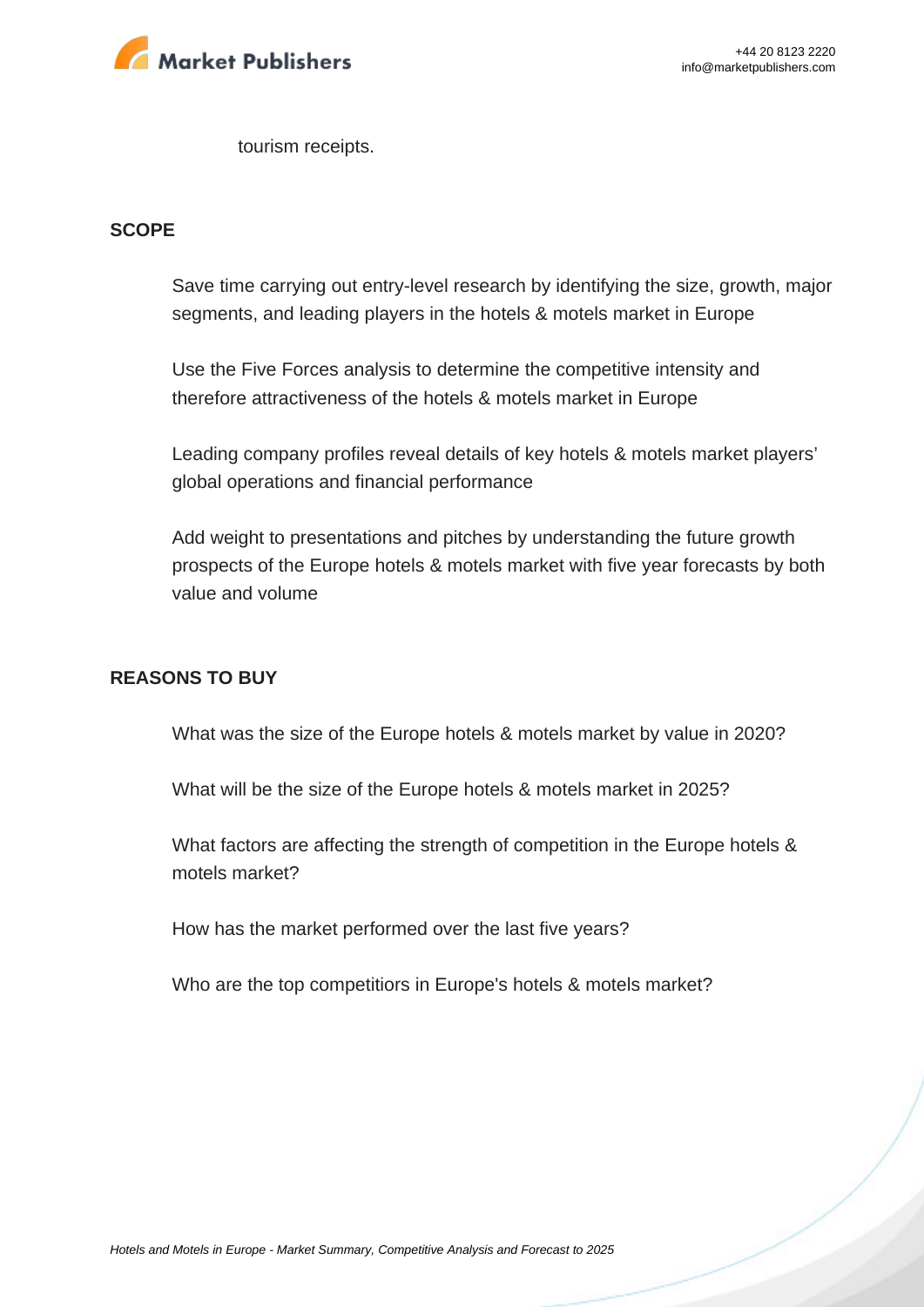

## **Contents**

#### **1 EXECUTIVE SUMMARY**

- 1.1. Market value
- 1.2. Market value forecast
- 1.3. Market volume
- 1.4. Market volume forecast
- 1.5. Category segmentation
- 1.6. Geography segmentation
- 1.7. Market rivalry
- 1.8. Competitive Landscape

#### **2 MARKET OVERVIEW**

- 2.1. Market definition
- 2.2. Market analysis

#### **3 MARKET DATA**

- 3.1. Market value
- 3.2. Market volume

#### **4 MARKET SEGMENTATION**

- 4.1. Category segmentation
- 4.2. Geography segmentation

#### **5 MARKET OUTLOOK**

- 5.1. Market value forecast
- 5.2. Market volume forecast

#### **6 FIVE FORCES ANALYSIS**

- 6.1. Summary
- 6.2. Buyer power
- 6.3. Supplier power
- 6.4. New entrants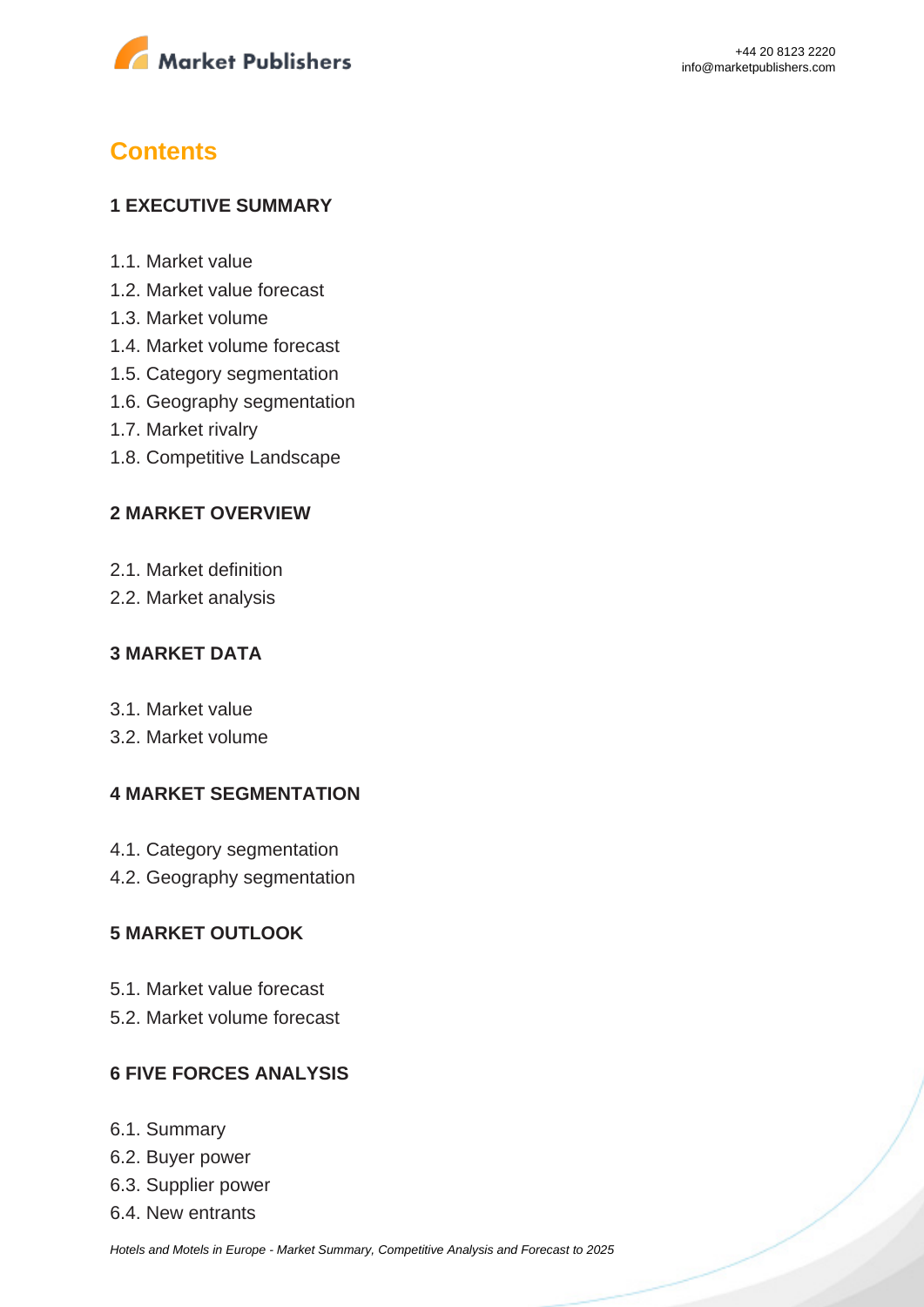

- 6.5. Threat of substitutes
- 6.6. Degree of rivalry

### **7 COMPETITIVE LANDSCAPE**

- 7.1. Who are the leading players?
- 7.2. What strategies do the leading players follow?
- 7.3. How has the COVID-19 pandemic impacted leading players?
- 7.4. Are there any threats to the leading players?

#### **8 COMPANY PROFILES**

- 8.1. AccorHotels
- 8.2. Best Western International Inc
- 8.3. Whitbread PLC
- 8.4. InterContinental Hotels Group Plc
- 8.5. Marriott International Inc

#### **9 MACROECONOMIC INDICATORS**

9.1. Country data

#### **10 APPENDIX**

- 10.1. Methodology
- 10.2. Industry associations
- 10.3. Related MarketLine research
- 10.4. About MarketLine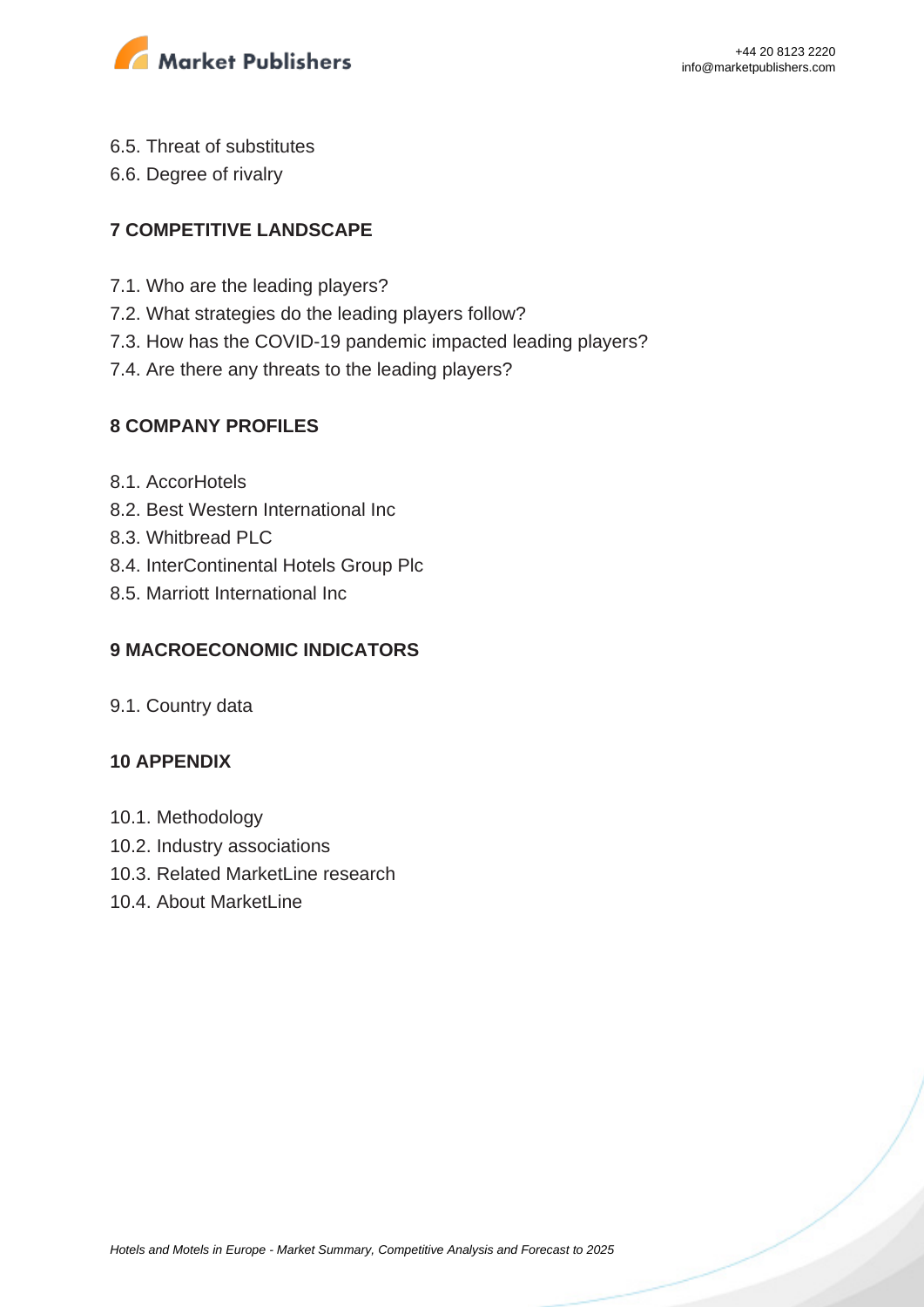

### **List Of Tables**

#### **LIST OF TABLES**

- Table 1: Europe hotels & motels industry value: \$ billion, 2016-20
- Table 2: Europe hotels & motels industry volume: number of establishments, 2016-20
- Table 3: Europe hotels & motels industry category segmentation: \$ billion, 2020
- Table 4: Europe hotels & motels industry geography segmentation: \$ billion, 2020
- Table 5: Europe hotels & motels industry value forecast: \$ billion, 2020-25
- Table 6: Europe hotels & motels industry volume forecast: number of establishments, 2020-25
- Table 7: AccorHotels: key facts
- Table 8: AccorHotels: Annual Financial Ratios
- Table 9: AccorHotels: Key Employees
- Table 10: AccorHotels: Key Employees Continued
- Table 11: Best Western International Inc: key facts
- Table 12: Best Western International Inc: Key Employees
- Table 13: Best Western International Inc: Key Employees Continued
- Table 14: Whitbread PLC: key facts
- Table 15: Whitbread PLC: Annual Financial Ratios
- Table 16: Whitbread PLC: Key Employees
- Table 17: InterContinental Hotels Group Plc: key facts
- Table 18: InterContinental Hotels Group Plc: Annual Financial Ratios
- Table 19: InterContinental Hotels Group Plc: Annual Financial Ratios (Continued)
- Table 20: InterContinental Hotels Group Plc: Key Employees
- Table 21: InterContinental Hotels Group Plc: Key Employees Continued
- Table 22: Marriott International Inc: key facts
- Table 23: Marriott International Inc: Annual Financial Ratios
- Table 24: Marriott International Inc: Key Employees
- Table 25: Marriott International Inc: Key Employees Continued
- Table 26: Marriott International Inc: Key Employees Continued
- Table 27: Europe size of population (million), 2016-20
- Table 28: Europe gdp (constant 2005 prices, \$ billion), 2016-20
- Table 29: Europe gdp (current prices, \$ billion), 2016-20
- Table 30: Europe inflation, 2016-20
- Table 31: Europe consumer price index (absolute), 2016-20
- Table 32: Europe exchange rate, 2016-20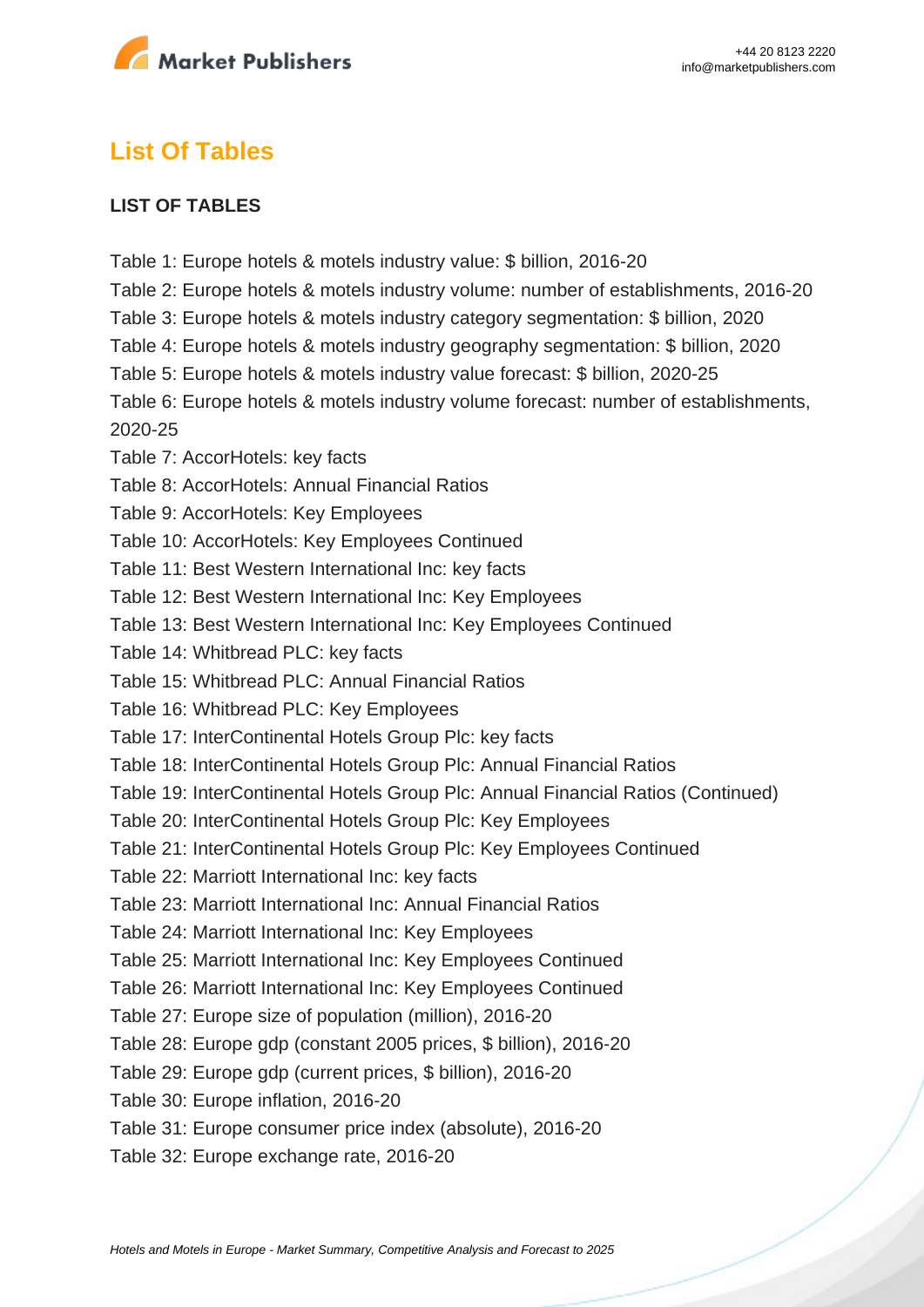

# **List Of Figures**

#### **LIST OF FIGURES**

Figure 1: Europe hotels & motels industry value: \$ billion, 2016-20

Figure 2: Europe hotels & motels industry volume: number of establishments, 2016-20

Figure 3: Europe hotels & motels industry category segmentation: % share, by value, 2020

Figure 4: Europe hotels & motels industry geography segmentation: % share, by value, 2020

Figure 5: Europe hotels & motels industry value forecast: \$ billion, 2020-25

Figure 6: Europe hotels & motels industry volume forecast: number of establishments, 2020-25

Figure 7: Forces driving competition in the hotels & motels industry in Europe, 2020

Figure 8: Drivers of buyer power in the hotels & motels industry in Europe, 2020

Figure 9: Drivers of supplier power in the hotels & motels industry in Europe, 2020

Figure 10: Factors influencing the likelihood of new entrants in the hotels & motels industry in Europe, 2020

Figure 11: Factors influencing the threat of substitutes in the hotels & motels industry in Europe, 2020

Figure 12: Drivers of degree of rivalry in the hotels & motels industry in Europe, 2020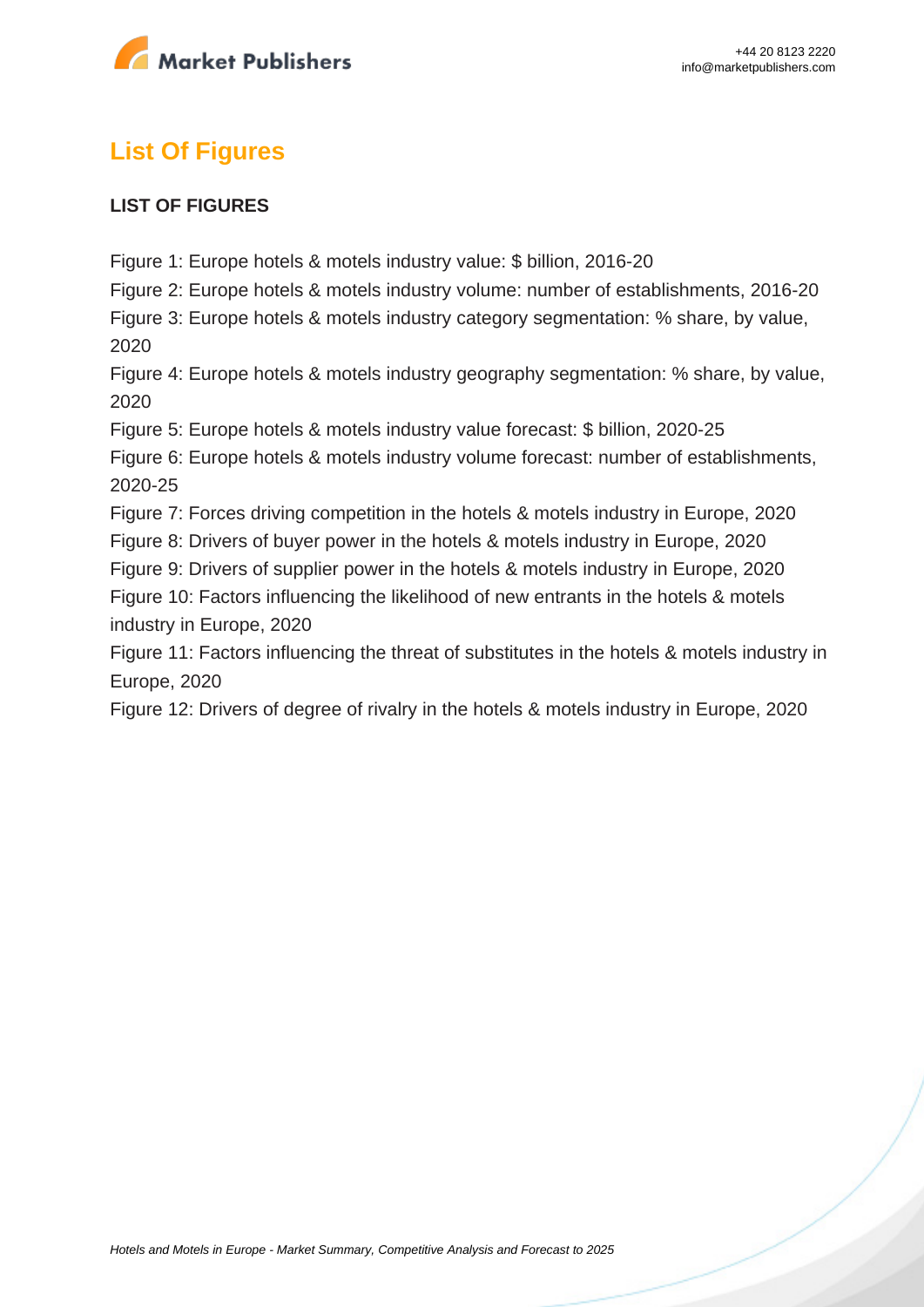

#### I would like to order

Product name: Hotels and Motels in Europe - Market Summary, Competitive Analysis and Forecast to 2025

Product link: [https://marketpublishers.com/r/H964973CEFFFEN.html](https://marketpublishers.com/report/services/hotels/hotels-n-motels-in-europe-market-summary-competitive-analysis-n-forecast-to-2025.html)

Price: US\$ 350.00 (Single User License / Electronic Delivery) If you want to order Corporate License or Hard Copy, please, contact our Customer Service: [info@marketpublishers.com](mailto:info@marketpublishers.com)

### Payment

To pay by Credit Card (Visa, MasterCard, American Express, PayPal), please, click button on product page [https://marketpublishers.com/r/H964973CEFFFEN.html](https://marketpublishers.com/report/services/hotels/hotels-n-motels-in-europe-market-summary-competitive-analysis-n-forecast-to-2025.html)

To pay by Wire Transfer, please, fill in your contact details in the form below:

First name: Last name: Email: Company: Address: City: Zip code: Country: Tel: Fax: Your message:

\*\*All fields are required

Custumer signature

Please, note that by ordering from marketpublishers.com you are agreeing to our Terms & Conditions at<https://marketpublishers.com/docs/terms.html>

To place an order via fax simply print this form, fill in the information below and fax the completed form to +44 20 7900 3970